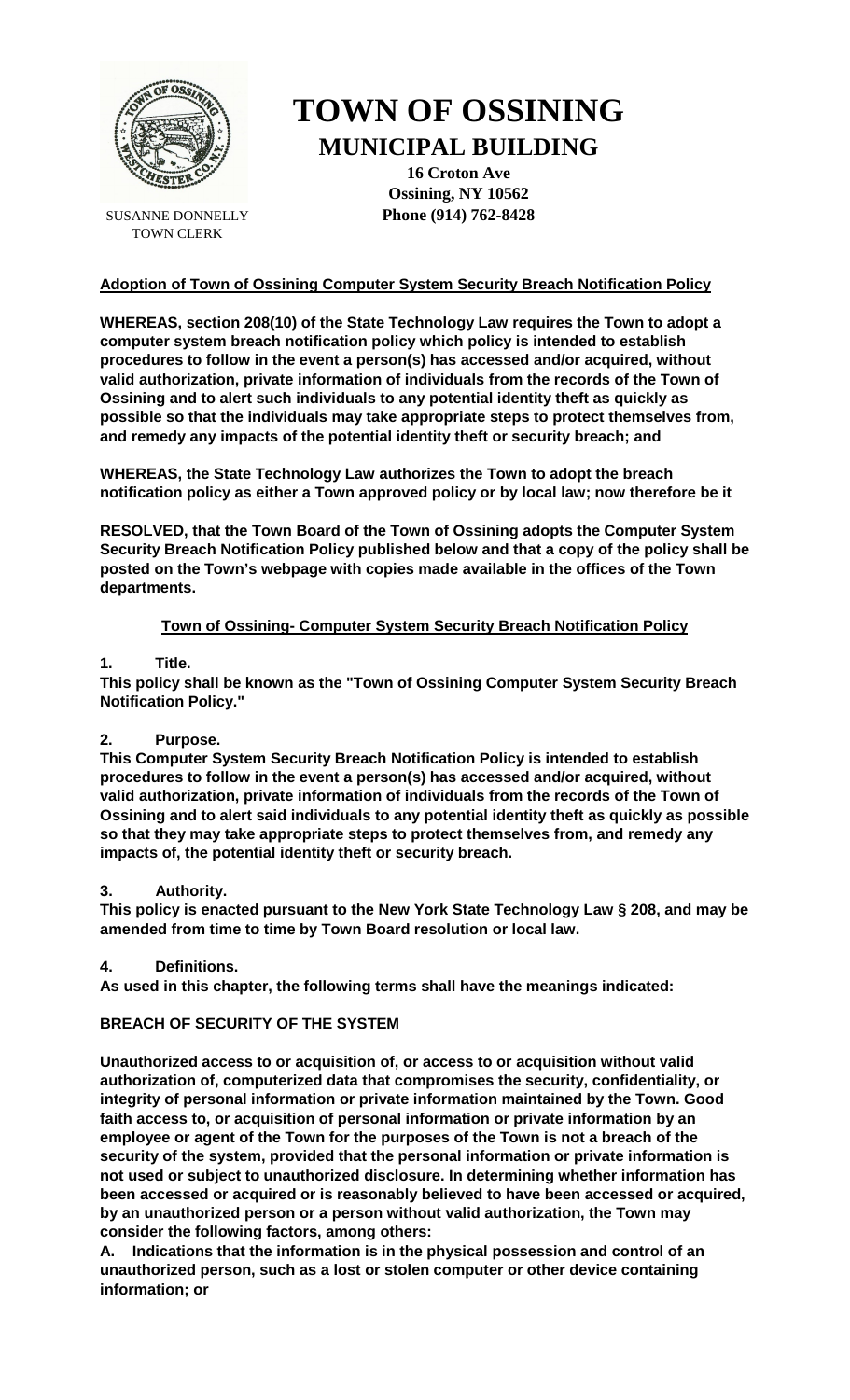- **B. Indications that the information has been downloaded or copied; or**
- **C. Indications that the information was used by an unauthorized person, such as fraudulent accounts opened or instances of identity theft reported.**

## **CONSUMER REPORTING AGENCY**

**Any person or entity which, for monetary fees, dues or on a cooperative nonprofit basis, regularly engages in whole or in part in the practice of assembling or evaluating consumer credit information or other information on consumers for the purpose of furnishing consumer reports to third parties, and which uses any means or facility of interstate commerce for the purpose of preparing or furnishing consumer reports. A list of consumer reporting agencies may be obtained upon request to the state Attorney General.**

## **DEPARTMENT**

**Any board, committee, commission, council, department, office or other governmental entity performing a governmental or proprietary function for the Town.**

## **PERSONAL INFORMATION**

**Any information concerning a natural person which, because of name, number, personal mark, or other identifier, can be used to identify that person.**

## **PRIVATE INFORMATION**

**A. Either:**

**(1) Personal information consisting of any information in combination with any one or more of the following data elements, when either the data element or the combination of personal information plus the data element is not encrypted or encrypted with an encryption key that has also been accessed or acquired:**

**(a) Social security number;** 

**(b) Driver's license number or non-driver identification card number;** 

**(c) Account number, credit or debit card number, in combination with any required security code, access code, password or other information which would permit access to an individual's financial account;** 

**(d) Account number, or credit or debit card number, if circumstances exist wherein such number could be used to access an individual's financial account without additional identifying information, security code, access code, or password;** 

**(e) Biometric information, meaning data generated by electronic measurements of an individual's unique physical characteristics, such as fingerprint, voice print, or retina or iris image, or other unique physical representation or digital representation which are used to authenticate or ascertain the individual's identity; or** 

**(2) A user name or email address in combination with a password or security question and answer that would permit access to an online account.** 

**B. Private information does not include publicly available information that is lawfully made available to the general public from Town records.** 

# **TOWN**

**The Town of Ossining, County of Westchester, State of New York.**

**5. Disclosure of breach to affected persons.** 

**Any Town department that owns or licenses computerized data that includes private information must disclose any breach of the security of the system following discovery or notification of the breach in the security of the system to any resident of New York State whose private information was, or is reasonably believed to have been, accessed or acquired by a person without valid authorization. The disclosure must be made in the most expedient time possible and without unreasonable delay, consistent with the legitimate needs of law enforcement, as provided in section 7 below, or any measures necessary to determine the scope of the breach and restore the reasonable integrity of the data system. The Town shall consult with the State Office of Information Technology Services to determine the scope of the breach and restoration measures.**

**a. Notice to affected persons under this section is not required if the exposure of private information was an inadvertent disclosure by persons authorized to access private information, and the Town reasonably determines such exposure will not likely result in misuse of such information, or financial or emotional harm to the affected persons. Such a determination must be documented in writing and**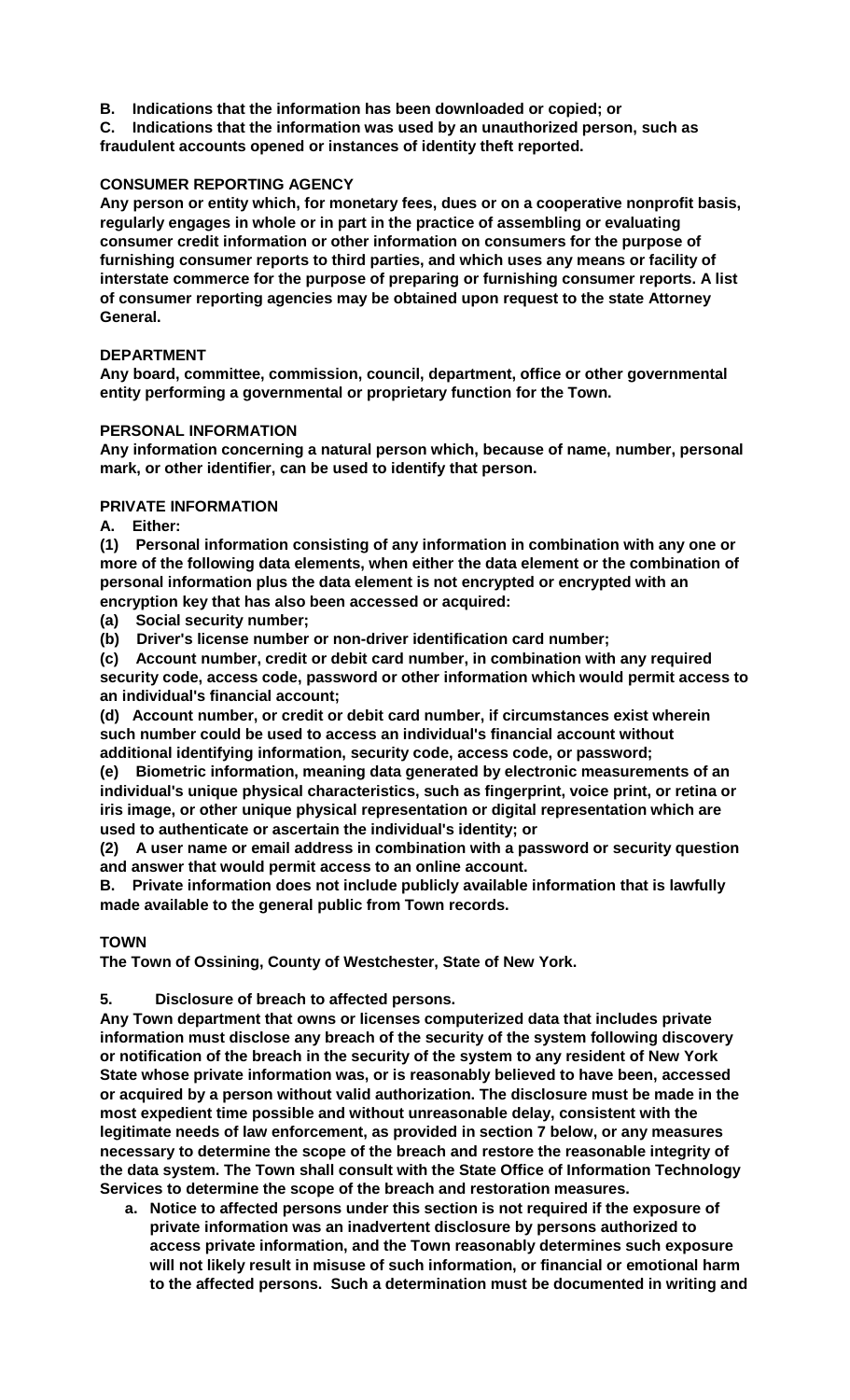**maintained for at least five years. If the incident affected over five hundred residents of New York, the Town shall provide the written determination to the state Attorney General within ten days after the determination.**

- **b. If notice of the breach of the security of the system is made to affected persons pursuant to the breach notification requirements under any of the following laws, nothing in this policy shall require additional notice to those affected persons, but notice still shall be provided to the state Attorney General, the Department of State and the Office of Information Technology Services and, where appropriate, consumer reporting agencies:**
	- **i. Regulations promulgated pursuant to Title V of the federal Gramm-Leach-Bliley Act (15 USC 6801-6809), as amended from time to time;**
	- **ii. Regulations implementing the Health Insurance Portability and Accountability Act of 1996 (45 C.F.R. parts 160 and 164), as amended from time to time, and the Health Information Technology for Economic and Clinical Health Act, as amended from time to time;**
	- **iii. Part five hundred of title twenty-three of the official compilation of codes, rules and regulations of the state of New York, as amended from time to time; or**
	- **iv. Any other data security rules and regulations of, and the statutes administered by, any official department, division, commission or agency of the federal or New York state government as such rules, regulations or statutes are interpreted by such department, division, commission or agency or by the federal or New York state courts.**

**6. Disclosure of breach to owner or licensee.** 

**If the Town maintains computerized data that includes private information which the Town does not own, the Town must notify the owner or licensee of the information of any breach of the security of the system immediately following discovery, if the private information was, or is reasonably believed to have been, accessed or acquired by a person without valid authorization.**

## **7. Permitted delay.**

**Notification pursuant to this policy may be delayed if a law enforcement agency determines that notification could impede a criminal investigation. The notification must be made after the law enforcement agency determines that notification would not compromise any criminal investigation.**

## **8. Method of notification.**

**The notice required by this policy must be directly provided to the affected individuals by one of the following methods:**

## **A. Written notice;**

**B. Electronic notice, provided that the person to whom notice is required to be provided has expressly consented to receiving notice in electronic form and a log of each electronic notification is kept by the Town; provided further that in no case shall any person or business require a person to consent to accepting notice in electronic form as a condition of establishing any business relationship or engaging in any transaction;** 

**C. Telephone notification, provided that a log of each telephone notification is kept by the Town; or** 

**D. Substitute notice, if the Town demonstrates to the state Attorney General that the cost of providing notice would exceed \$250,000 or that the number of individuals to be notified exceeds five hundred thousand, or the Town does not have sufficient contact information. Substitute notice must include all of the following:**

- **(1) Email notice when the Town has an email address for the subject persons;**
- **(2) Conspicuous posting of the notice on the Town's website page; and**
- **(3) Notification to major state-wide media.**

## **9. Information required.**

**Regardless of the method by which notice is provided, the notice must include contact information for the Town, the telephone numbers and websites of the relevant state and federal agencies that provide information regarding security breach response and identity theft protection and protected information and a description of the categories of information that were, or are reasonably believed to have been, accessed or acquired by**